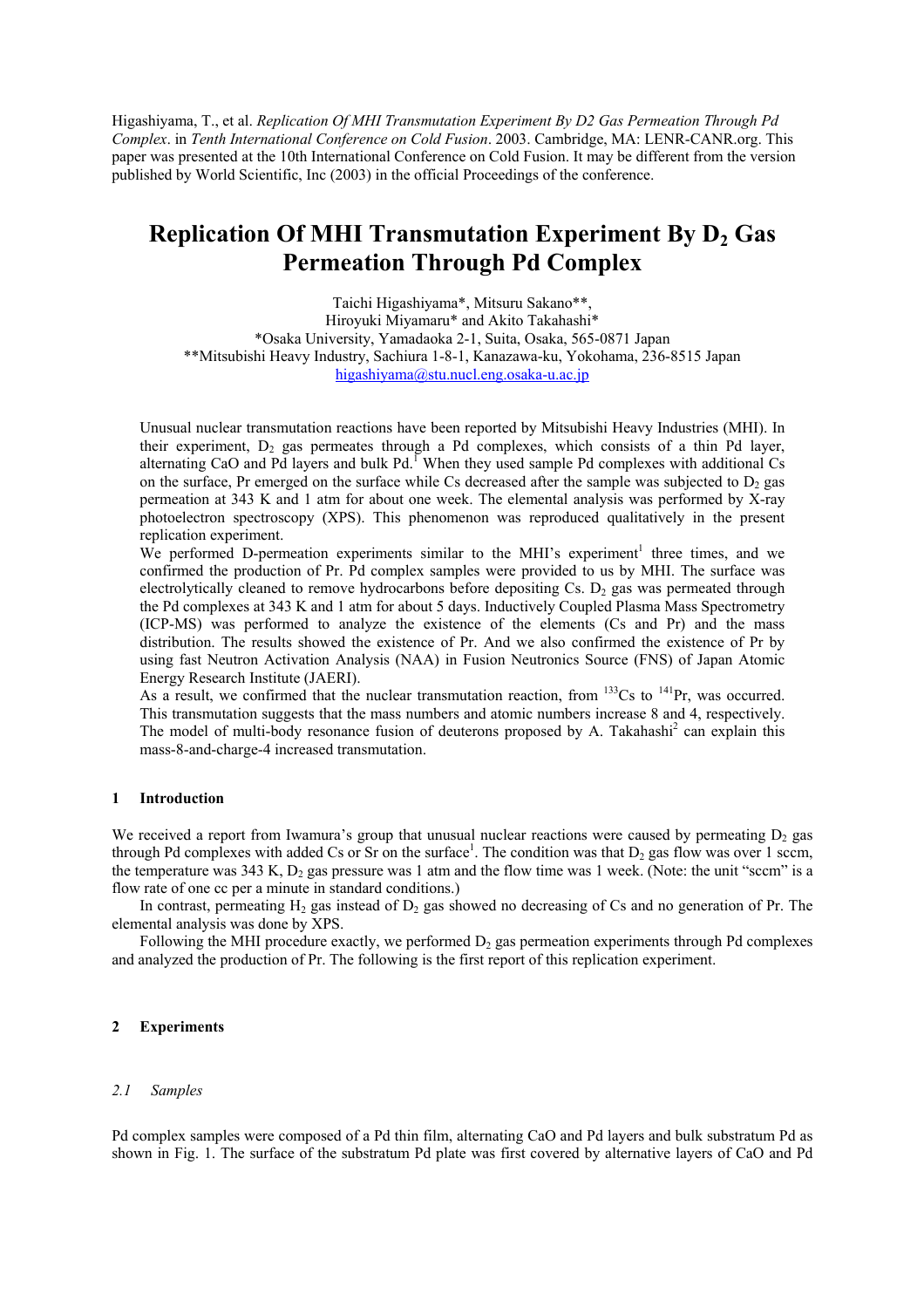(1000Å). Then a 400-Å-thick Pd layer was sputtered on the surface of the alternative CaO and Pd layers. These processes were performed by Ar ion beam sputtering. After forming a Pd complex, Cs was deposited on the surface of the thin Pd layer. Cs atom was deposited by applying a weak electric field to 1 mM CsNO<sub>3</sub> solution. A 1 V negative voltage was applied to the Pd complex for 10 seconds.



Figure 1. Sample fabricated by MHI

To remove surface hydrocarbon contamination from on the sample, we performed following pre-cleaning operation before putting Cs on the sample. The sample and a Pt plate were applied with an electric field to 1mM HNO3. Then the bubble was formed on the surface of the Cs deposit side. And Teflon was used to set up the sample and the Pt plate.

# *2.2 Experimental equipments*

Chamber A was filled with 1 atm  $D_2$  gas, and Chamber B was evacuated by a turbo-molecular pump (TMP) as shown in Fig. 2, so that the front surface of a Pd complex sample was in 1 atm  $D_2$  gas and the back surface was on vacuum.  $D_2$  gas was supplied at 1 atm on the Cs side of the sample so that deuterium atoms permeate to the backside of the sample in Chamber B. The sample was normally heated to 70 degree Celsius during these experiments.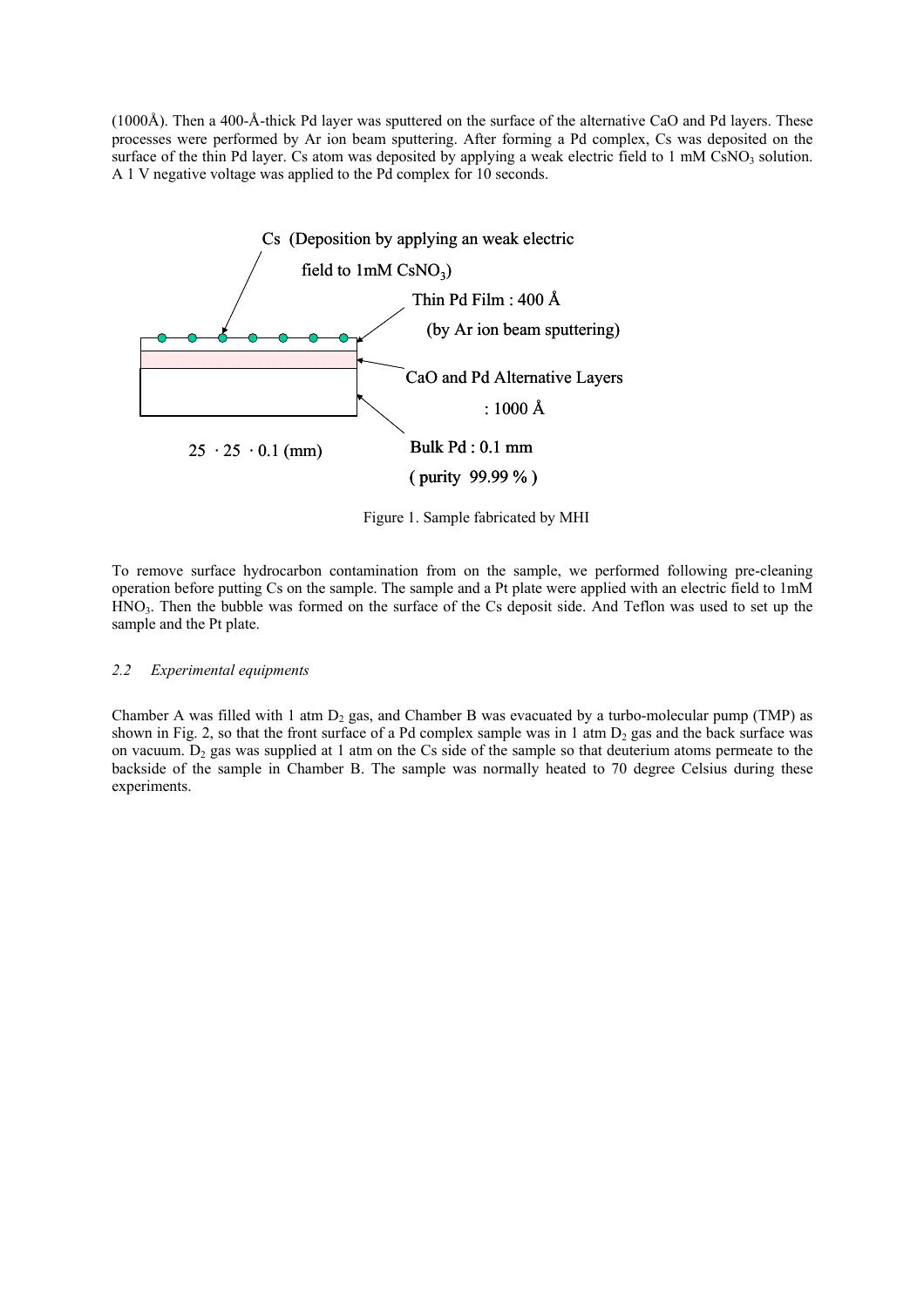

Figure 2. Experimental equipments

# *2.3 D2 gas permeation experiments*

# 2.3.1 The first run

Using the experimental system shown in Fig. 2, we have performed three experimental runs of  $D_2$  gas permeation through Pd complexes. We changed the temperature stepwise to 70, 60 and 80 degree Celsius and permeated  $D_2$  gas for about 120 h in the first run.



Figure 3. Relation between deuterium flow rate and temperature for the first run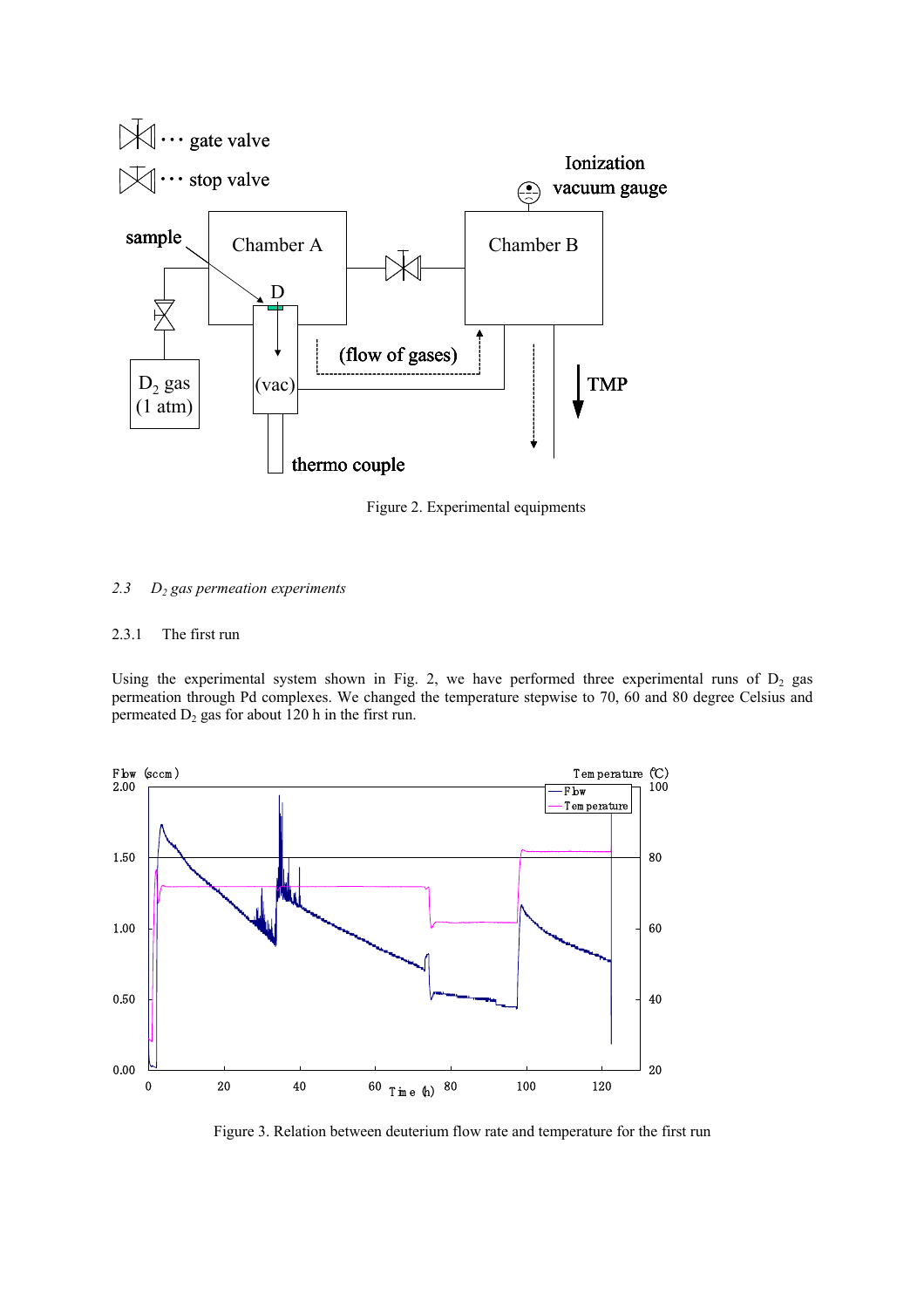We show the result in Fig. 3. The flow rate exceeded 1.5 sccm initially, decreased slowly, and then fell below 1.0 sccm, which is considered the critical value for transmutation, according to the MHI group. The flow rate increased as the temperature was stepped up, and exceeded 1 sccm again, but it soon declined again. We observed unnatural fluctuations in the flow rate between 20 h and 40 h. We assume that electrical miscontact of the ionization vacuum gauge caused this.

#### 2.3.2 The second run

In the second run, the flow rate was below 1 sccm from the beginning, so we raised the temperature from 70 to 80 degrees Celsius and permeated  $D_2$  gas for about 200 h in this experiment, as shown in Fig. 4. But the flow was still below 1 sccm. We consider the likely reason is that moisture from the atmosphere came inside the chamber and formed on the sample surface, which prevented  $D<sub>2</sub>$  gas from permeating through the sample efficiently. The data gap near 30 h occurred when we stopped the vacuum equipment because of a shortage of  $N_2$  gas.



Figure 4. Relation between deuterium flow rate and temperature for the second run

#### 2.3.3 The third run

We kept the temperature constant at 70 degree Celsius and permeated  $D_2$  gas for about 120 h in the third run. To keep the sample clean, and the chamber free of moisture from the atmosphere, we first baked out the chamber, and then  $N_2$  gas was fed and evacuated before setting up the sample in the chamber. As the result, flow rate was improved to over 2 sccm at first. But because we did not have enough remaining  $D<sub>2</sub>$  gas, the pressure in the chamber filled with  $D_2$  gas could not be maintained at 1 atm and the flow rate decreased gradually. The detailed flow rate data before 40 h was lost because of a problem in the data acquisition system, so the curve is approximated with data from 0 h and 20 h taken manually from the ionization vacuum gauge, as shown in Fig. 5.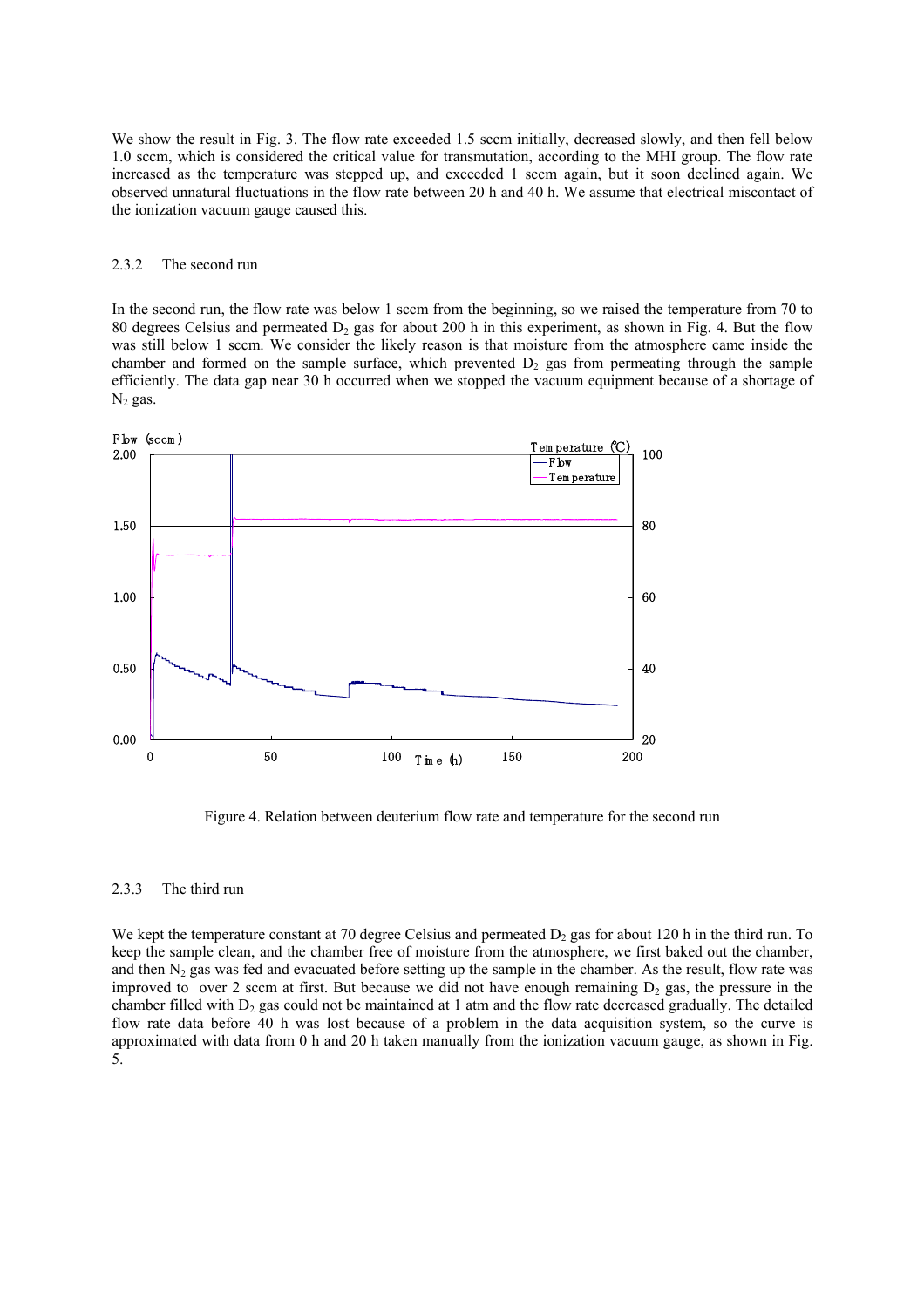

Figure 5. Relation between deuterium flow rate and temperature for the third run

### **3 Results of Element Analysis**

## *3.1 Analysis by ICP-MS*

The elements on the surface of the sample were analyzed by ICP-MS in the MHI laboratory. The result revealed the production of Pr atoms, although amounts were different with each run, as shown in Table 1. But a correlation exists between the amounts of Pr produced and the maximum flow rates.

|           |    | Pr (nq)   Cs (nq) | max flow (sccm) | average (sccm) | minimum (sccm) |
|-----------|----|-------------------|-----------------|----------------|----------------|
| $1st$ run | 18 | 180               | 1.73            | 0.93           | 043            |
| $2rd$ run | 51 | 141               | 061             | 035            | 029            |
| 3rd run   | 36 | 330               | 217             | 0.76           | 0.27           |

Table 1. Results analyzed by ICP-MS in the MHI

## *3.2 Analysis by NAA*

We also analyzed the Pd complex sample by Neutron Activation Analysis (NAA) using 14 MeV neutrons in Fusion Neutronics Source (FNS) of Japan Atomic Energy Research Institute (JAERI), for the sample that was permeated  $D_2$  gas in MHI and analyzed by XPS in MHI<sup>1</sup>.

Figure 6 shows the result of Ge gamma-ray spectra by 14 MeV fast neutron irradiation in the FNS. In the first measurement, the sample was irradiated for 11 days, cooled for 25 days and measured for 7 days. And at the second measurement, taken from the same sample after the first measurement, the sample was cooled for 8 days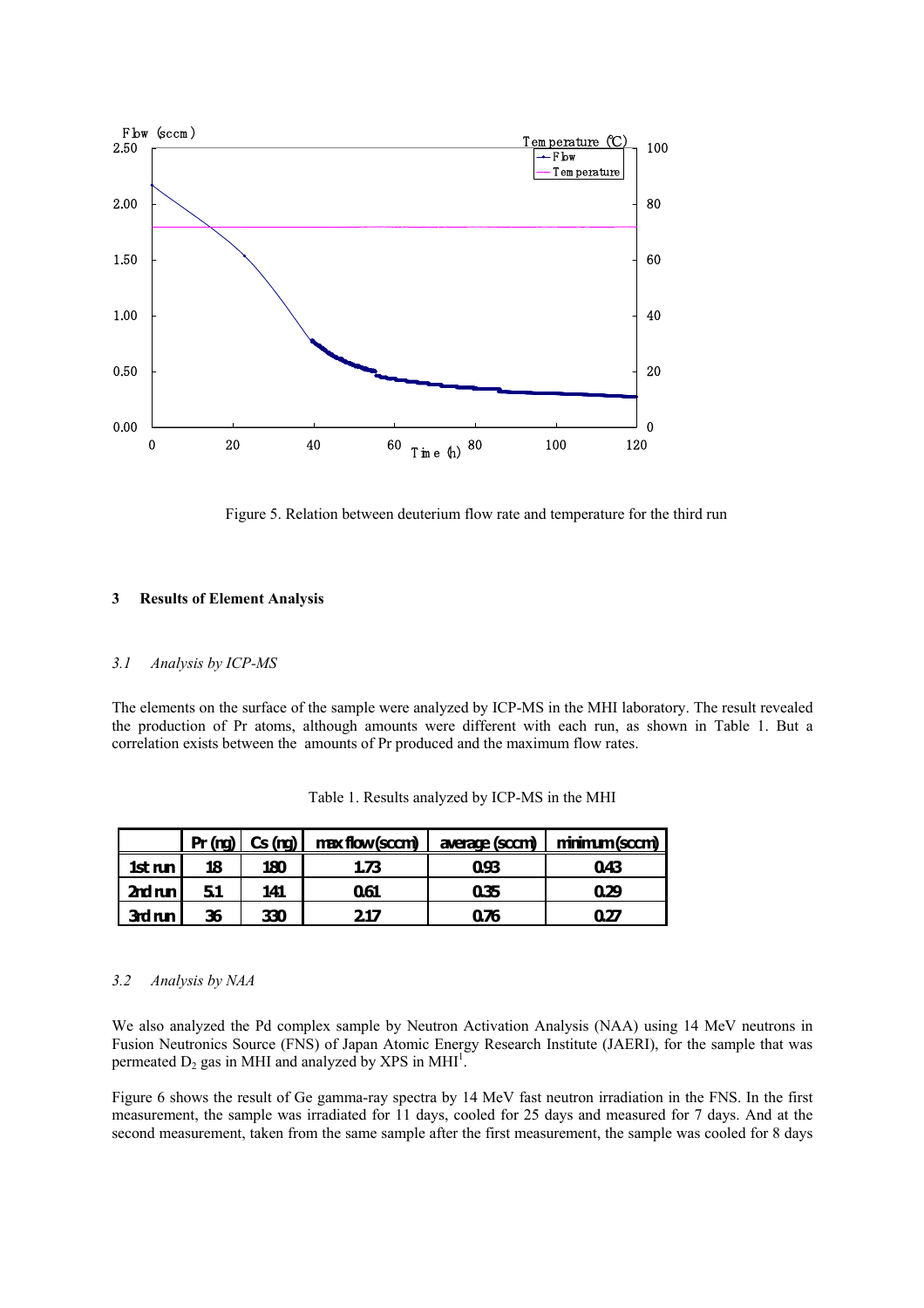and measured for more 9 days. We increased the HPGe detector efficiency by setting the sample very close to the detector surface for the second measurement, to improve counting statistics.



Figure 6. Ge gamma-ray spectra by NAA of 14 MeV neutron irradiation



Figure 7. Expanded spectra for detail analysis by NAA of 14 MeV neutron

Figure 7 shows the region near 145 keV which indicates the existence of Pr by the gamma-ray peak at 145 keV of  $141$ Pr(n,p) $141$ Ce reaction. For the second measurement, we increased Ge detector efficiency, so that we compared two (first and second measurement) spectra after the normalization with 511 keV peaks of